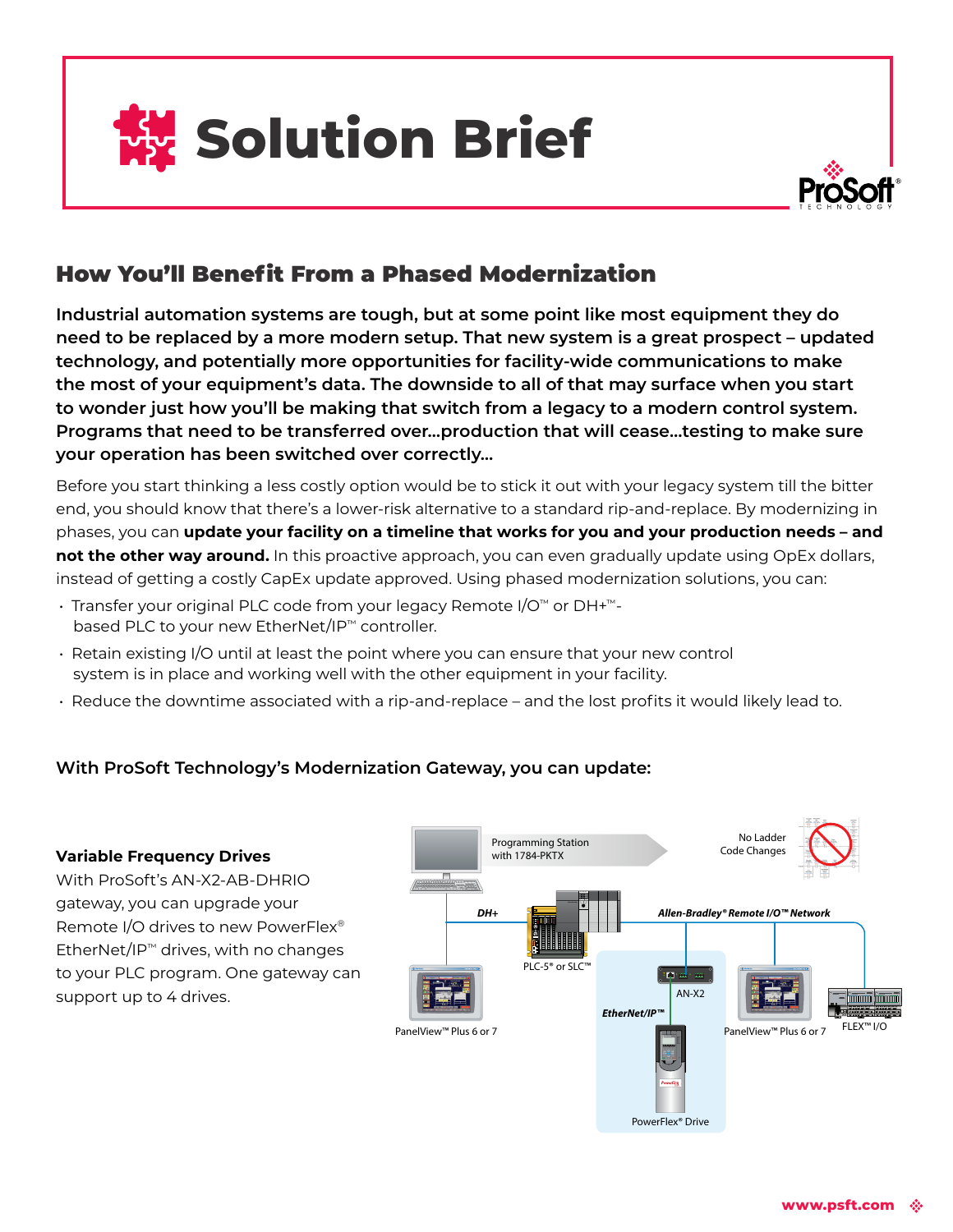### **PanelView™ Terminals**

Are your PanelView terminals or Programming Stations ready for an upgrade? With the AN-X2-AB-DHRIO gateway, you can upgrade your Remote I/O™ and DH+™ PanelViews to new EtherNet/IP PanelView Plus terminals with no changes to your PLC program. One gateway can support up to 8 PanelView terminals.



#### **FLEX™ I/O Adapters**

With the AN-X2-AB-DHRIO gateway, you can upgrade your Remote I/O adapters for FLEX I/O to new EtherNet/IP adapters. One gateway can support up to 16 connections.



#### **PLC-5® or SLC™**

Your CompactLogix™ can control your existing Remote I/O devices using the AN-X2-AB-DHRIO gateway. The gateway supports up to 32 racks of I/O. The programming station would need to switch to Ethernet be upgraded at the same time as the controller upgrade.



#### **[Learn more about ProSoft's Phased Modernization solutions.](https://www.prosoft-technology.com/Landing-Pages/Modernization)**